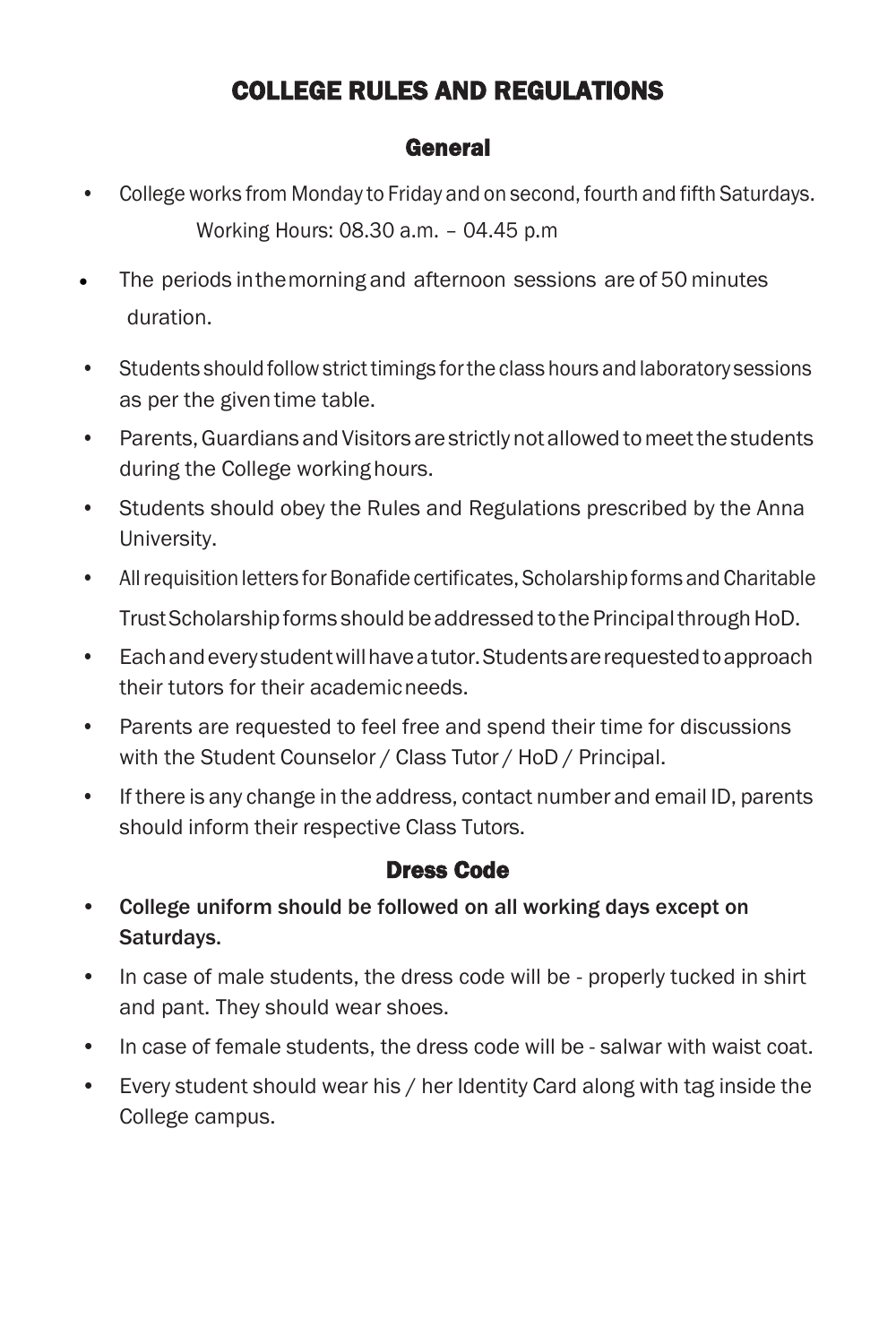## Personal Conduct

- Every studentis required to observe disciplined and decorous behavior both insideandoutsidetheCollegeandnottoindulgeinanyactivity,inanymanner, which will tend to bring down the prestige of the Institution.
- All students must follow professional dress code, as stipulated by the Institution.
- Usage of cell phone/camera and other recording devices inside the college campus are not permitted during class hours. However, students are permitted to use cell phone during lunchbreak.
- Smokingaswellas consumingofintoxicantsarestrictlyprohibitedwithinthe premises of the campus/ hostel and while representing the Institution.
- Cultural and student functions are restricted in timing. If, extension is required, formal permission from the Head of the Institution is compulsory.
- Refusal to identify one's self to any college authority is punishable. The preferred form of identification shall be a current, valid Institute Identification **Card**
- Helmetisamustforstudentsusingtwo-wheelertocommutefromtheirplace of residence to college.
- Thestudentsshouldreachthecollegeintimeandbepunctualinallacademic related activities
- The students should attend all classes. However, for certain unavoidable reasons such as Medical / participation in sports/extracurricular activities, the student is expected to attend at least 75% of the classes subject to the condition that the candidate shall submit the medical certificate/sports/ extracurricular participation certificate. Candidates who secure less than 75% overallattendance shallnotbepermittedtowritetheUniversityexamination at the end of the semester and are not permitted to move to the next semester. They are required to repeat the incomplete semester in the next academic year, as per the norms prescribed by Anna University.
- Students should not leave the college during class hours without written permission of the HoD / Competent authority.
- Thestudentsarenotallowedtoformanytypeofunauthorizedunion/meeting.
- Students are not allowed to celebrate birthday and any form of parties within the college premises and hostels.
- Altering, improperly possessing, orlending the Institute identification card to another person for any reason is not permitted.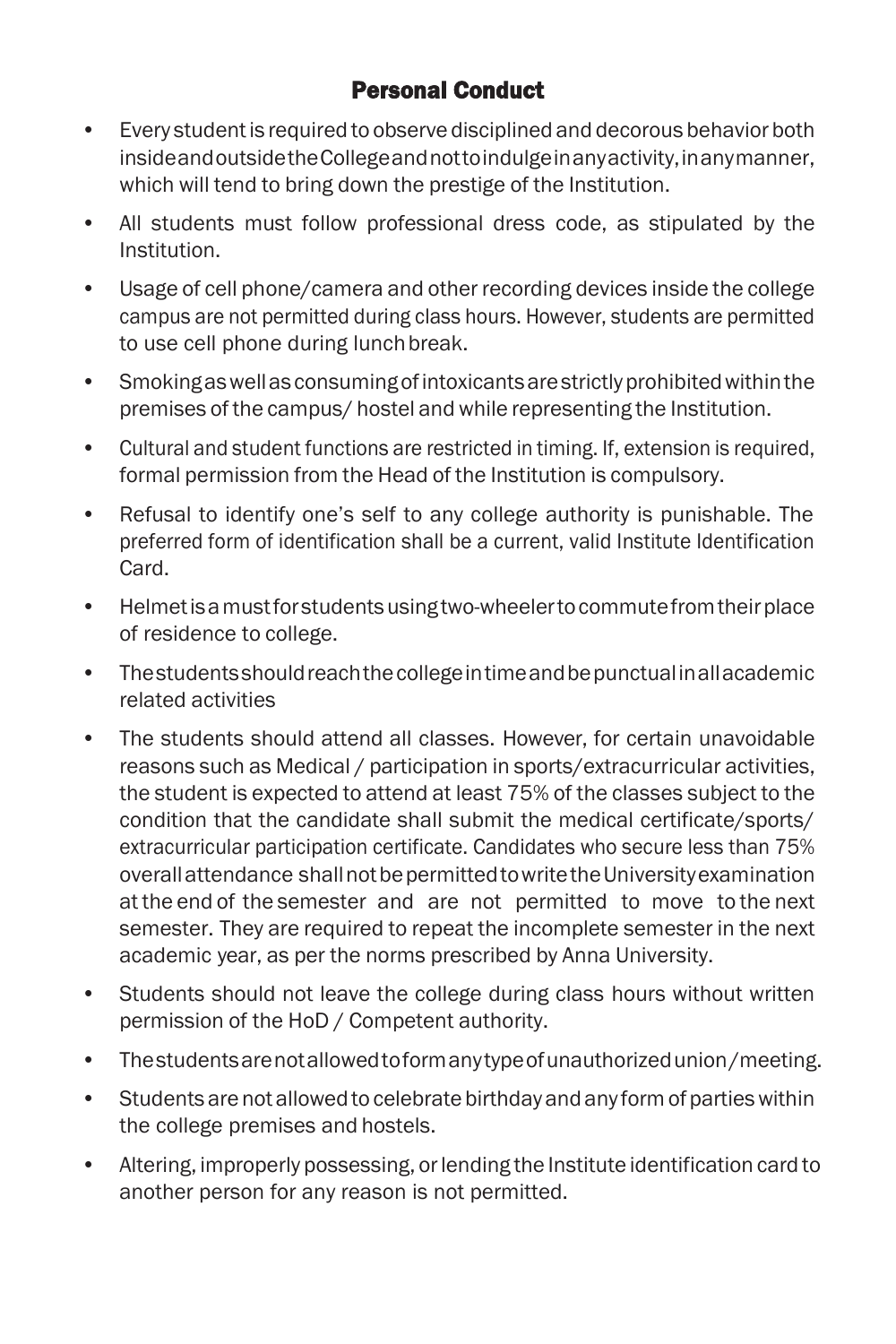- Any student found indulging in malpractice in the tests/exams would be strictly dealt with. Any case of malpractice in the University examinations will be reported to the University.
- Students should not involve themselves in any political or religious activity inside the Campus.
- Students should not collect any money from other students without proper permission from the Principal.
- Students should take care of their belongings while within the campus.
- The Institution will not be responsible for loss of any personal belongings.
- Students should maintain discipline inside the College campus. In case of any disciplinary action or misbehavior in any manner, the decision of the Disciplinary Committee headed by the Principal be the final.
- Students are not permitted to use a motorbike with a capacity of above 125 cc inside the campus and are permitted to use a motorbike with a capacity of  $\leq$  125 cc. Two wheelers of capacity  $\leq$  125 cc are permitted to park the vehicle in the campus.
- Ragging or harassment of fresher or juniors by seniors of the college anywhere, in any form, is banned. In any case of ragging, the college will lodge police complaint against the miscreant which will be dealt with as per the order of Govt. of Tamil Nadu/UGC/AICTE.

## Students Attendance and Leave

- All requisitions for leave, medical leave and on duty are to be applied through 'students.psgitech.ac.in' (student zone) and the hard copy should be submitted to the class tutor for approval. Tutors will be confirming the same through 'academics.psgitech.ac.in' after verification.
- Attendance shall be calculated on hourly basis i.e. in terms of each lecture period.
- Attendance is compulsory for the regular classes, internal tests and examinations.
- All requisition letters for medical certificates, special permissions, project permissions and industrial visit permissions are to be addressed to the Principal through HoD.
- Un-authorized absence is not permitted. However, leave letters for one or two days, with parent's signature will be considered. If physical ailment exceeds more than two days, a medical certificate has to be produced along with the leave application.
- Students are directed to maintain an attendance of 75% in each subject during each test period.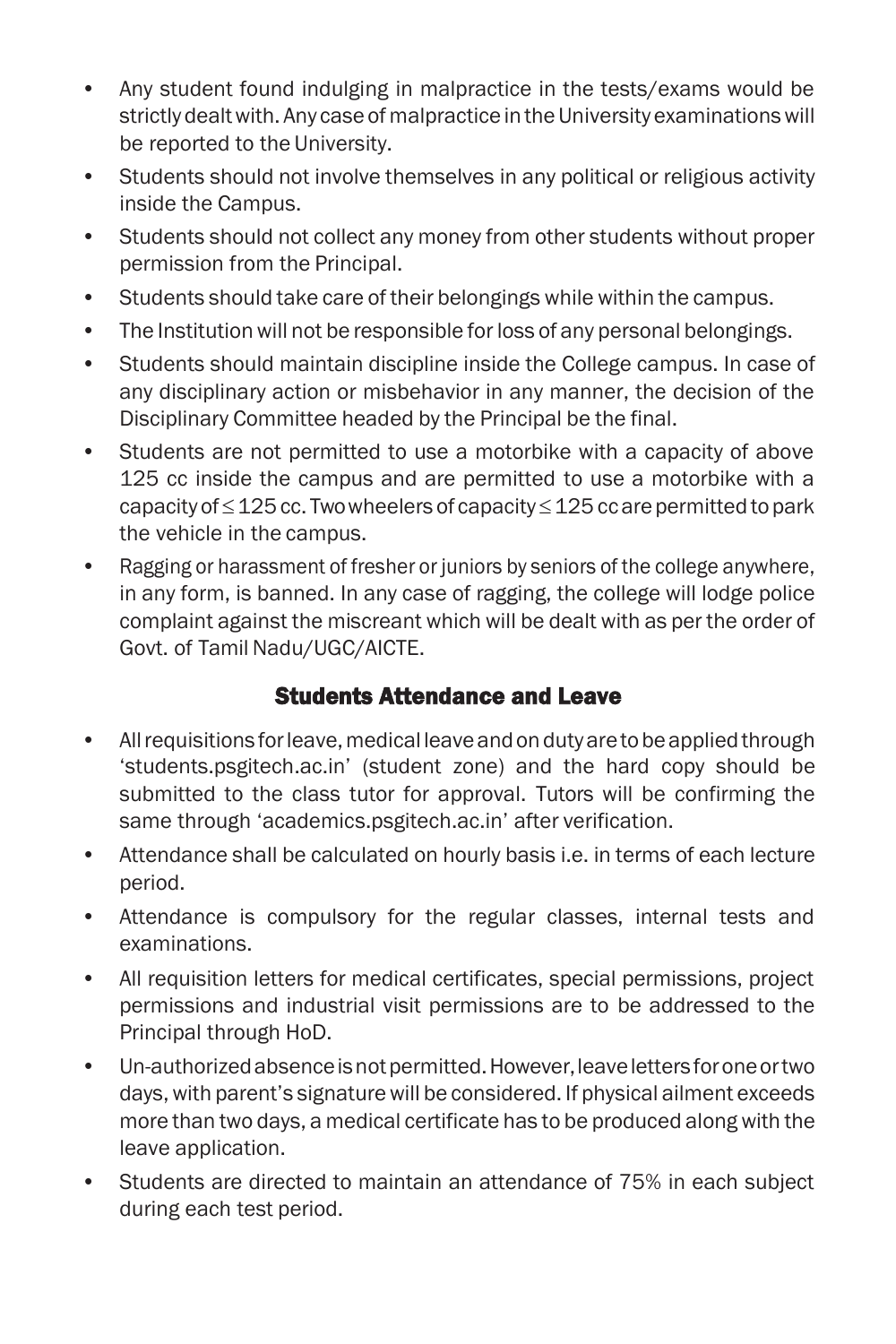# HOSTEL Instructions to Hostel Residents

- Hostellers must follow decent dress code during their stay in the campus.
- Hostellersarenotallowedtoentertainanyguest/ visitorintheirroomsatany time.
- Laptops should be used for academic purposes only.
- The calm and peaceful atmosphere of the campus is not to be disturbed.
- The room and surroundings are to be kept clean and tidy.
- Additional member(s) admitted by the hostel authorities are to be accommodated in case of need.
- Hostellers are not allowed for any outings / trips without the prior permission of the Warden.
- No student is allowed to stay in the hostel during college hours. However, in case of illness, a student may be allowed to take rest in the hostel.
- Ifastudentissick,alettertothateffectistobewritten,forwardedthroughthe tutor and warden, and submitted to the Head of the Department.
- If a studentfalls sick inthe hostel, Warden should be informed immediately.
- Ifastudentis involvedinanyworkinthecampusoranyextraclasses outside the campus, the same procedure as mentioned above should be followed.
- The study hour in the hostel is scheduled from 8.30 pm to 10.00 pm from Monday to Friday.
- Parents/guardians'visitinghoursduringweekdaysinthemorningis6.00am to 8.00 am and in the evening it is from 5.00 pm to 7.00 pm.
- During the weekends the parents/guardians can visit from 7.00am to 7.00 pm.
- Television can be used during weekdays from 5.00 pm to 9.00 pm and during weekends TV can be used from 7.00 am to 9.00 pm.
- Mobile phones are strictly prohibited from 10.00 pm to 6.00 am (next day)
- Students can meet the Warden/Deputy Warden from 8.00 pm to 9.00 pm to get permission letters signed in the Warden's office.
- Attendance will be taken every day from 9.00 pm to 9.30 pm. Students will be marked present only if they are physically present, so they are requested to be in their respective rooms during thisperiod.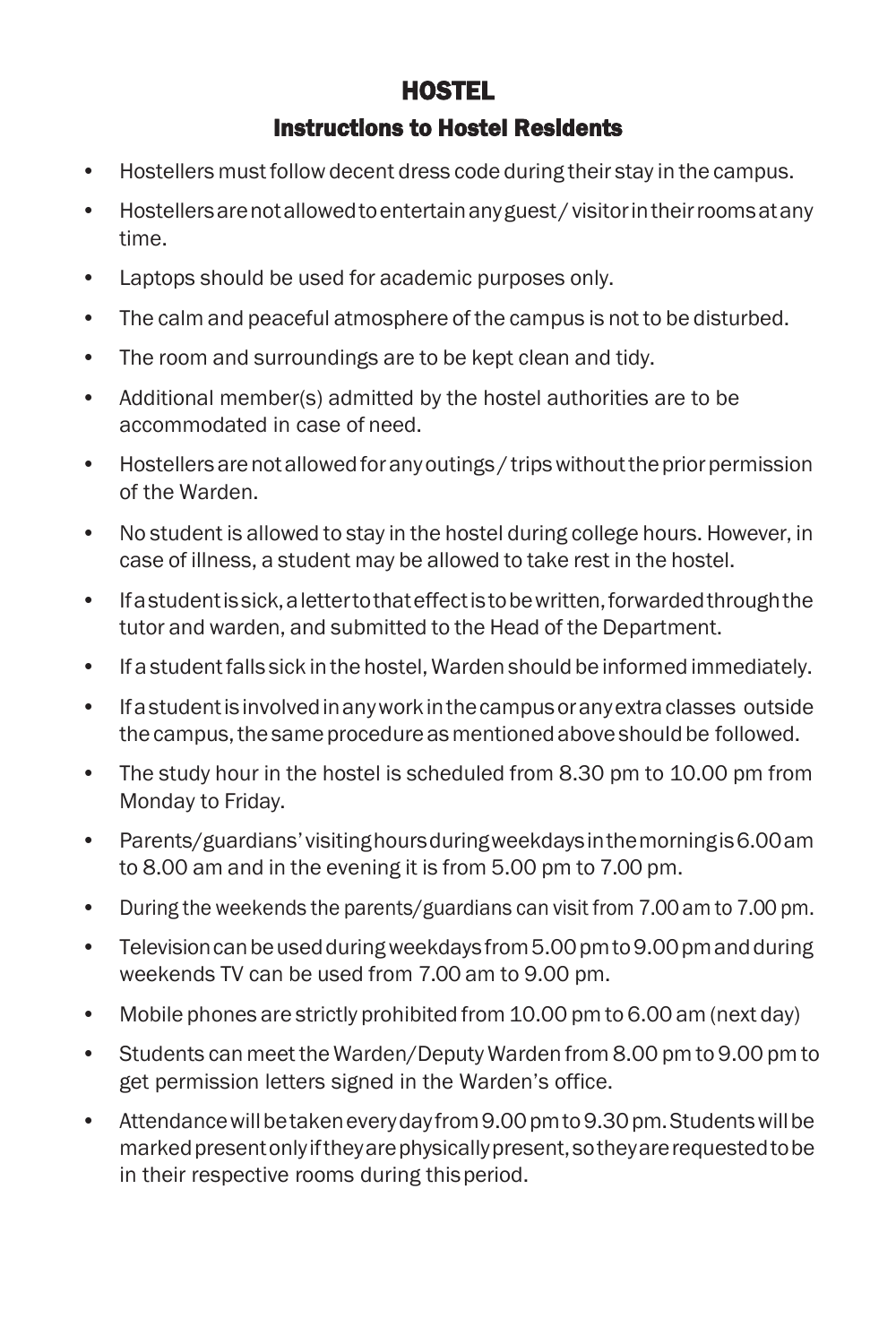- Expensive items should not be possessed in the hostel.
- Students should lock their rooms when they leave the rooms.
- Students should take care of their belongings. They have to use latches while theyare inside the rooms. They should not keep them open without latching/ locking.

## Instructions to be followed in the Dining Hall

- Residents should not bring food from outside and eat in the dining hall.
- After eating, used plates are to be cleaned by the students. Kindly keep the plates in the place identified for that purpose.
- Ensure that the dining hall and tables are kept clean.
- Mess timings which are mentioned in the mess hall should be followed correctly.
- Wastage of food should be avoided.

# LIBRARY

## Rules & Regulations

• The library rules and regulations are introduced to regularize the use of the library resources and will be reviewed periodically to meet the changing needs.

### General

- Students/Staff should scan their ID card in the e-Gate Register scanner, entry & exit during visiting the library.
- Books will be issued only on production of bar-coded ID card.
- All members of the library are required to produce their ID card when the library staff demands for checking.
- Complete silence is to be maintained inside the library. If conversation is necessary, that should be in low tone only.
- Personal belongings like files, folders, bags, jerkins, umbrella, issued books etc are not allowed inside the library.
- Forthe benefit of its users, the library is following the open access system.
- The books, current journals, back volumes taken out the racks shall not be replaced.Theyshouldbeleftonlyonthetables.Libraryassistants will replace them in the proper places.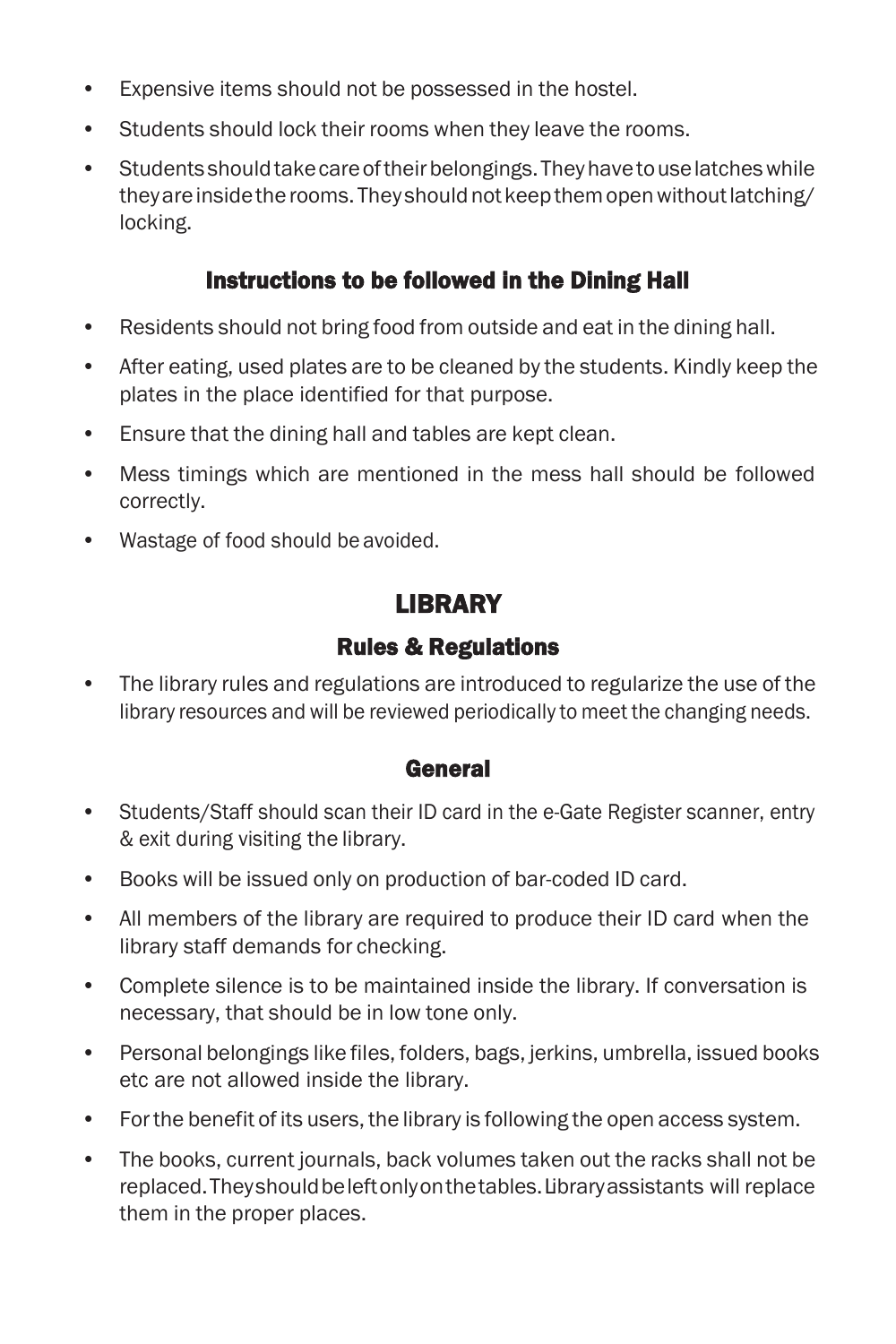- Thearrangement of chairs and otherfurniture inthe reading areashould not be disturbed.
- All library users are advised to follow proper dress code.
- The librarian reserves the right to cancel the membership of any memberfound misbehaving, abusing the library staff or behaving in anindecent manner.

### Issues and Returns

- The books taken from the library are to be returned within 15 days or on or before the date specified on the due date slip pasted in the front page of the books.
- While borrowing the book, the member must make sure that the book is in good condition and the page numbers are intact.
- The staff/students are entitled to return the books as and when they are called by the librarian.
- If a book is not returned when due, another book will not be issued.
- Reference books will be issued on over-night issue.
- Non-book materials like CD/DVD is also issued on overnight issue.
- The borrower shall be responsible for any loss caused to the library items borrowed.
- If a book is lost by the borrower, the librarian should be immediately informed in writing and the same should be traced and replaced within 15 days from the due date.
- If the borrower is not able to replace the book for the book lost within due date they have to pay three times the cost of the book. If a book is replaced, current edition of the book with bill will only be accepted. If the book/ resourceformsapartofaseries/volume,theborrowerwillbechargedforthe replacement of the entire set.
- Nousershalldefacethelibrarybooks/journals/back volumesandothernon book materials like CD/Pen drive etc.
- Library resources are the nation's assets and belong to all. All users are having the responsibility to protect the library resources against the wanton and wilful-damage, mutilation, theft and other malpractices.
- Current Journals/back volumes and locker books are not issued for home reading. They are to be referred inside the library only.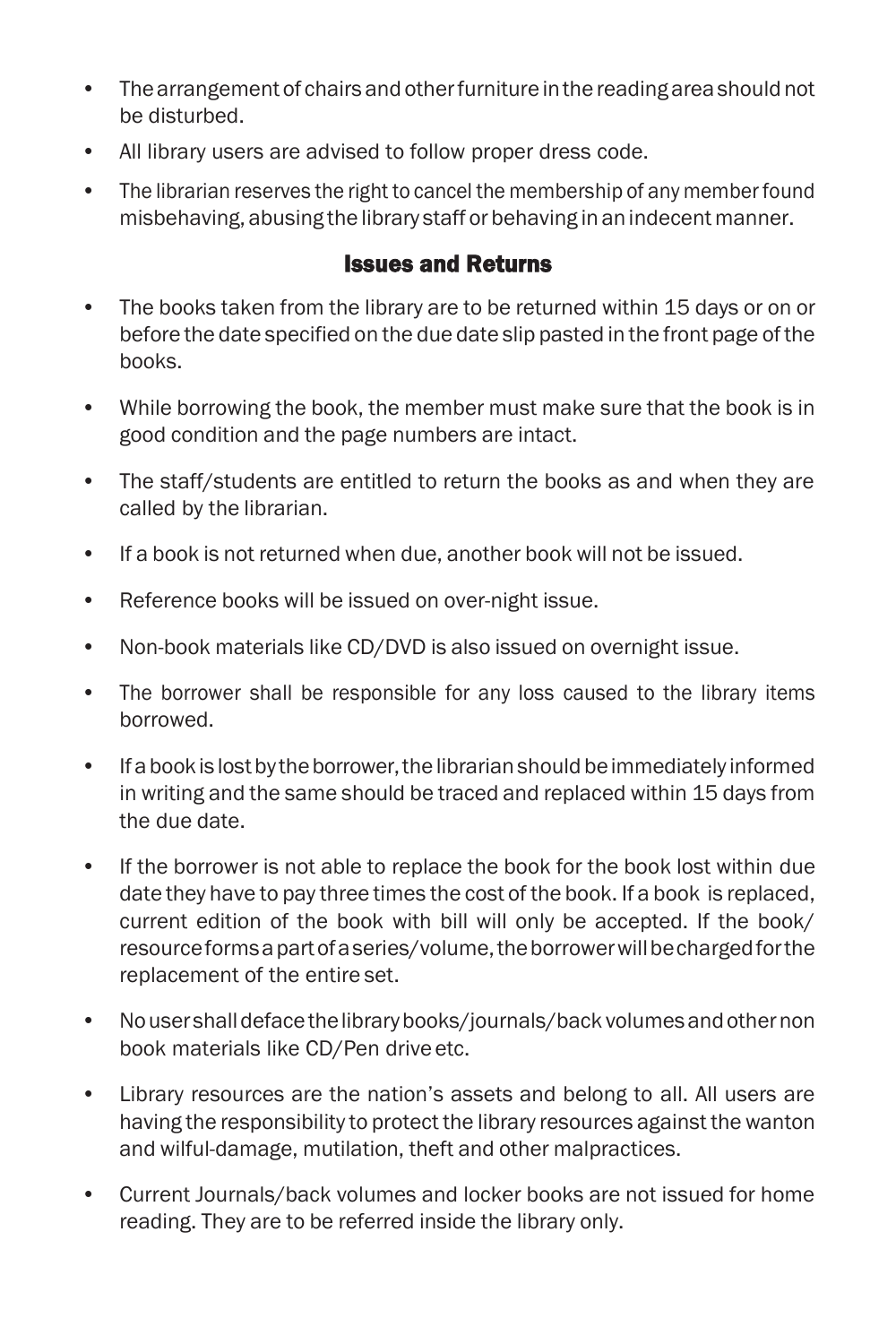- Users are allowed to take the photocopies of the required articles as per norms.
- While accessing the e-resources of the library, proper entries are to be made in the records of the library. Downloading of the information is also permitted as per norms.
- Accessing non-educational content/information from the internet is strictly prohibited.
- Photocopying :- maximum 10 pages allowed.

## Membership

#### **Students**

• Students joining PSG Institute of Technology and Applied Research are directly enrolled as member of PSG iTech library during the study period.

### Book Borrowing Eligibility:

- Students 6
- Faculty Members 9

#### Issue Details:

- Lendingbooksareissuedfor15days.
- One reference book will be issued for one day.
- Only one CD at a time will be allowed.
- During semester vacation, students can borrow two books for the entire vacation period.

#### Book Bank:

• Text books prescribed in the curriculum for all the courses are stored in the book bank. Faculty and Students can avail the facility for quick reference of text books.

### Library timings

| On all working days | 8.00 am to 7.00 pm |
|---------------------|--------------------|
| <b>Saturdays</b>    | 8.30 am to 5.30 pm |
| <b>Sundays</b>      | 9.00 am to 1.00 pm |